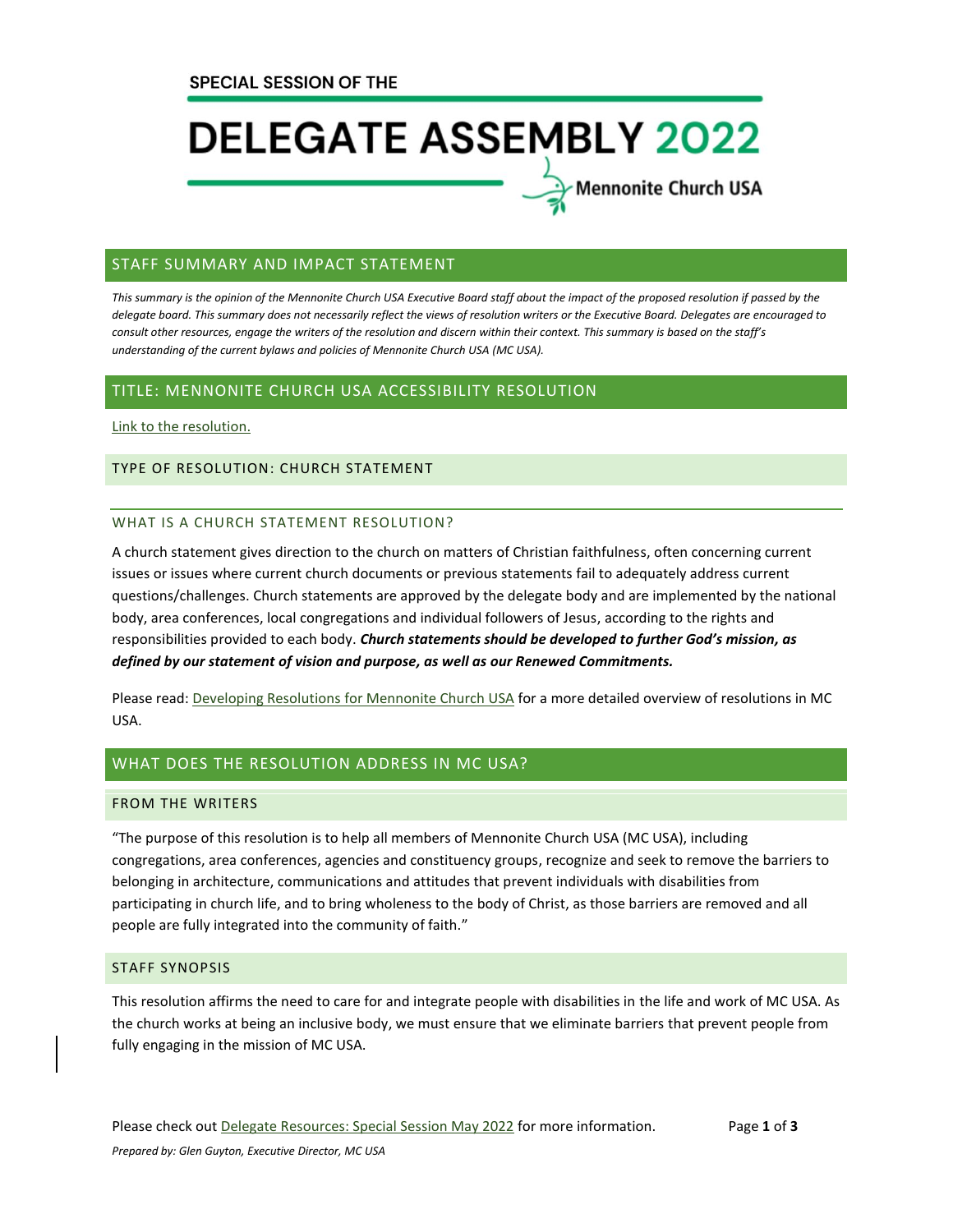# **DELEGATE ASSEMBLY 2022**

Mennonite Church USA

# CURRENT POLICIES OR PROGRAMS RELATED TO THIS CHURCH STATEMENT RESOLUTION

- 1. This resolution aligns with the intent of **[Renewed Commitments](https://www.mennoniteusa.org/resource-portal/resource/renewed-commitments-for-mc-usa/) for MC USA:** "God invites us to experience and bear witness to the belovedness of all creation. We yearn to know and share in the mystery of God's unending love. We confess that sin fragments our wholeness and strains our relationships with God, each other and the world. Confronted with the misuses of power in our lives, communities and institutions, we seek to tell the truth and repent. The Holy Spirit beckons us toward the restoration of all things in Christ. God continually calls us beloved."
- 2. Confession of Faith in a Mennonite Perspective, **[Article 6. Creation and Calling of Human Beings:](https://www.mennoniteusa.org/who-are-mennonites/what-we-believe/confession-of-faith/creation-and-calling-of-human-beings/)** "We believe that human beings were created good, in the image of God. As creatures according to the divine likeness, we have been made stewards to subdue and to care for creation out of reverence and honor for the Creator. As creatures made in the divine image, we have been blessed with the abilities to respond faithfully to God, to live in harmony with other human beings, and to engage in meaningful work and rest."
- 3. Confession of Faith in a Mennonite Perspective, **[Article 17.Discipleship and The Christian Life:](https://www.mennoniteusa.org/who-are-mennonites/what-we-believe/confession-of-faith/discipleship-and-the-christian-life/)** "In all areas of life, we are called to be Jesus' disciples."
- 4. **[Bylaws of Mennonite Church USA, Article II.1.a-g:](https://www.mennoniteusa.org/wp-content/uploads/2020/08/Bylaws-Approved-2021-Delegate-Assembly-July-10.pdf)**
	- a. "Share the good news of Jesus Christ through word and deed, calling people to salvation in Christ, and to form Christian communities of love and service to others.
	- b. "Establish, teach and promote the core values and beliefs of the church based on scripture as expressed in the Confession of Faith in a Mennonite Perspective, as updated from time to time.
	- c. "Tell the story of God's faithfulness in our journey as an Anabaptist people.
	- d. "Encourage and enable congregations to actively engage in God's mission in the world.
	- e. "Confront forces of the world which work against God's intent for all creation.
	- f. "Be a channel for dialogue and witness to other church bodies and to governing authorities.
	- g. Provide a sense of larger community, creating a common identity for ourselves and recognized by those with whom we come in contact."

| <b>Summary of Actions</b>                                         | Division of MC USA Responsible                                                    | <b>Financial Impact</b>                                                                                                                                                                              |
|-------------------------------------------------------------------|-----------------------------------------------------------------------------------|------------------------------------------------------------------------------------------------------------------------------------------------------------------------------------------------------|
| Affirm people with disabilities as<br>part of the work of MC USA. | All members of<br>$\bullet$<br>Mennonite Church USA.                              | This action is aspirational and<br>restates the current values of MC<br>USA. There are no additional costs.                                                                                          |
| Remove barriers to belonging for<br>people with disabilities.     | Executive Board staff.<br>Program agencies.<br>Area conference.<br>Congregations. | This action will require investment<br>in tools and educational materials.<br>Consultations will add additional<br>cost. Most initiatives like this can<br>be accomplished for less than<br>\$5,000. |

# ACTIONS PROPOSED IN THE RESOLUTION